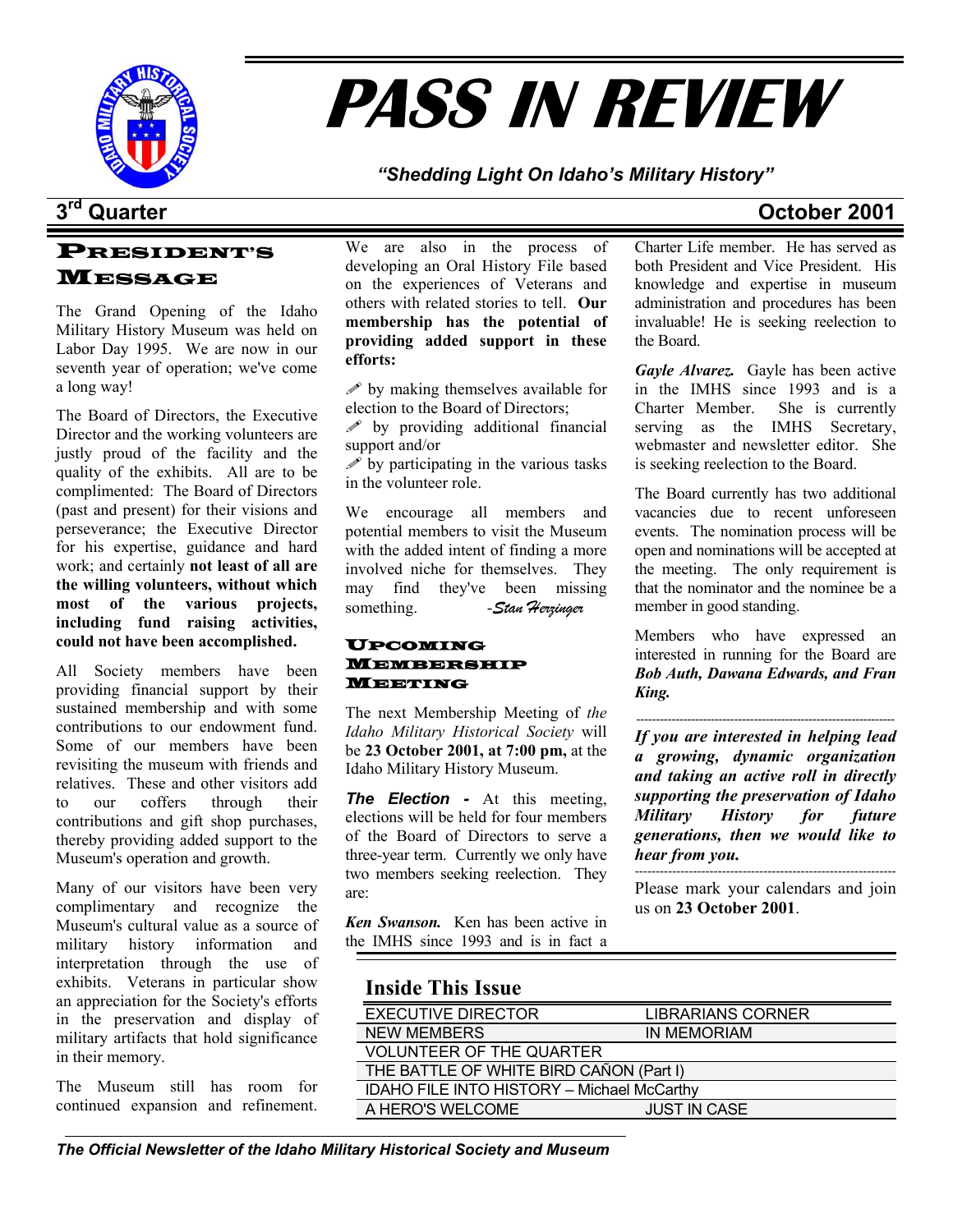## **PASS IN REVIEW** *October 2001* EXECUTIVE DIRECTOR

As I mentioned in the last issue, there are very few "dull" moments at the Museum! The WWII half track is now a reality, parked in a prominent spot in the center of the display hall. It has been beautifully restored (over a ten year period) to its original condition.

Our July picnic at the outdoor pavilion brought together about 50 members and friends. The Oral History Training session brought together 13 of our members for orientation on how to conduct oral interviews. If any of you know someone with an interesting story about their military experiences, ask them if they will share it with us.

During August, Dennis Hain completed work on our security system and a number of us learned how not to arm or disarm the system! Fortunately, the Security Police have been very understanding.

September 8th & 9th, our cheery group of pancake flippers helped raise money for our jeep restoration project. This time we were twice as successful as last time in that we netted about \$800. On Sunday, we also had the raffle drawing for the bomber jacket. Congratulations to Miles Soppe of Boise!

In the near future we will have some new artifacts on exhibit, thanks to the recent acquisition of two display cases. One will allow us to enhance our "Idaho Volunteer Infantry in the Spanish American War" exhibit; the other will house a Viet Nam exhibit.

We also have some new items in the gift shop. Thanks to Bob Auth, we have four different photo lithographs of aviation art; the PT-22, The Stearman Duster, B-17's over Mt. Etna (Italy), and Lt Duane Beeson's P-51B. Also, we have just received a shipment of new polo shirts in this years hot fall colors with your favorite IMHS logo.

We recently received 2 Jeeps from Elmore County. We are in the process of restoring one of them and have reached the point where it needs to be sanded prior to its being painted. **We need sanders!** If you can help, please stop by.

In fact, if you have any free time and enjoy a cup of coffee now and then, becoming a Museum volunteer may be just the thing for you.



### LIBRARIANS CORNER

*"Ghost Soldiers"* is a must read for any World War II history buff! Hampton Sides writes of the daring rescue of a group of starving American P.O.W.'s. These last survivors of the Bataan Death March had only days left before the retreating Japanese army would be ordered to kill any survivors. **Please meet Max Moorehouse** 

A group of U.S. Army Rangers were tasked to rescue these "Ghost Soldiers" as they called themselves, those remaining alive in Camp Cabanatuan. This very well written account of a courageous raid gives the reader a moment-by-moment view of the characters in command, the attitudes of the field soldier, and the desperate conditions which our soldiers endured, as  $P \cap W$ 's

You may shed tears, as I did, for these many heroes as they move through this adventure. The author recorded scores of personal histories of survivors, of reference books and *eight pages* of acknowledgements. *- Kay Benbough* 

### NEW MEMBERS

*Special Welcome to*:  $\star$  Barbara J. Elston  $\star$  Idaho Women Veterans Organization  $\star$  Francis King  $\star$  Terry L. Losh ★ Mervin G. McConnel  $\star$  Charles von Tagen

### IN MEMORIAM

It is with regret that we convey the passing of William 'Bill' Martin. Bill joined the IMHS in 1994 and became a valuable member, volunteer, and friend. Bill spent many hours helping in the library and restoring many pieces of ordnance. His warm smile, gentle spirit and enthusiasm for our program will be missed by all. Our deepest sympathies to the Martin family.

We also extend our deepest sympathy to Ron Galloway in the recent passing of his wife Janet. ❖

### VOLUNTEER OF THE QUARTER *-Bob Benbough*



Max was born in Greely, Colorado and at the age of 7 moved to Idaho. *(Surely that makes him an Idaho 'native'.)* He graduated from Nampa High School in 1949 and enlisted in the Idaho Air National Guard shortly thereafter.

Max went on active duty in 1951 and had assignments in radio repair work at several bases across the country. He and his wife Betty were married in Valdosta, Georgia in 1952 and that started a family of two children, three grandchildren and three *greatgrandchildren.* 

After being discharged later in 1952, Max and Betty returned to Idaho in 1957 and Max went to work full time with the Idaho Air Guard in the radio shop where he later became the shop chief. Max retired at the rank of Senior Master Sergeant in 1984 and turned his attention to his hobbies of hunting, fishing, boating, golfing, traveling and VOLUNTEERING.

For the last two years Max has devoted many hours to the Museum, refinishing furniture and display cabinets, and helping on the P-51 project. If you'd like to see a sample of Max's expertise, come to the Museum library and look at the beautifully restored oak chairs.

He also does a great job handling the grill during fundraising breakfasts! *We truly appreciate Max and all that he has done to help us.* 

*The Official Newsletter of the Idaho Military Historical Society and Museum*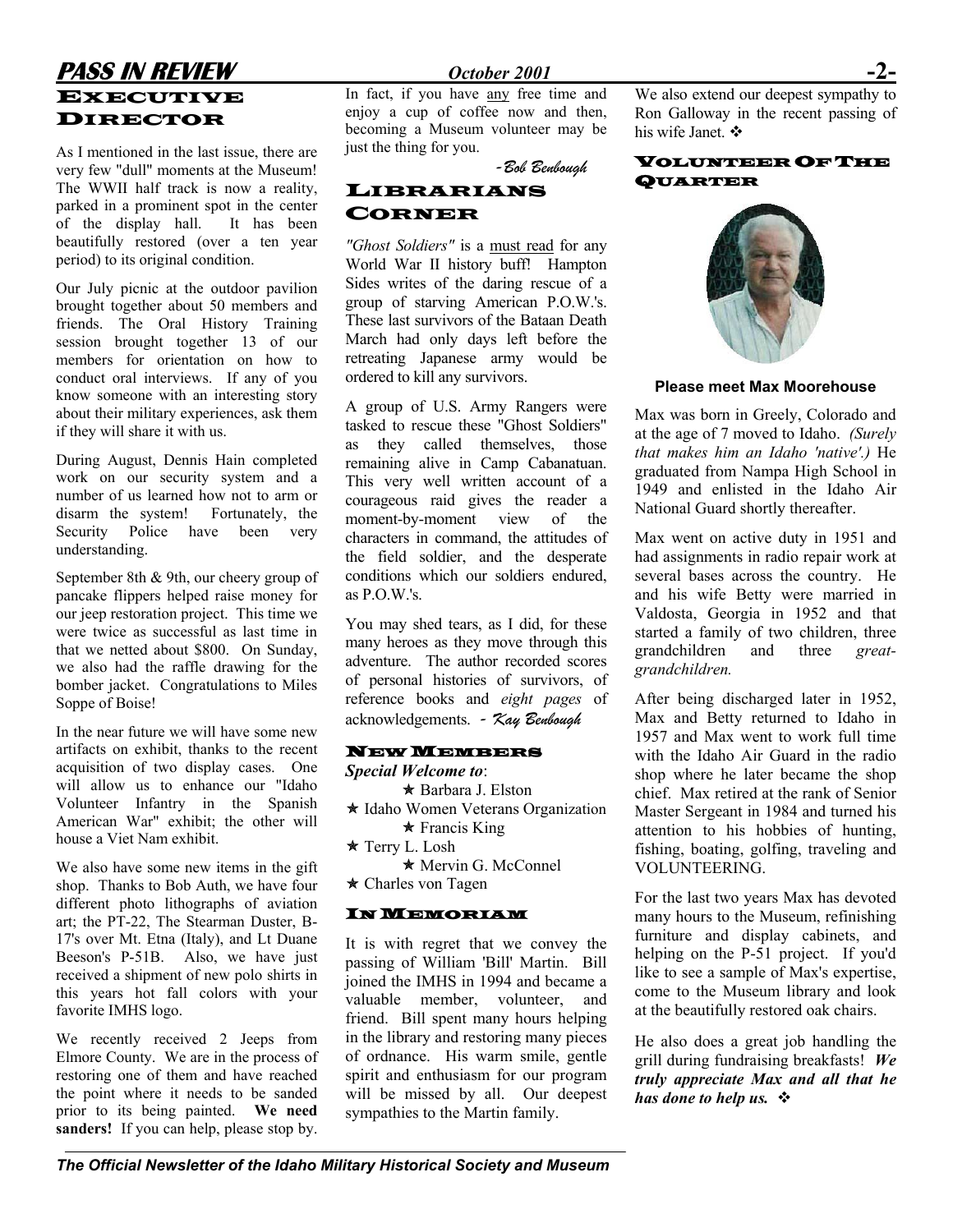### THE BATTLE OF WHITE BIRD CAÑON (PART I)

The first meeting between the Nez Perce and the white man took place in September 1805 when Lewis and Clark led a small group across the Bitterroots into Nez Perce country. "The Nez Perce received them graciously, gave them supplies, and told them about the river route to the Pacific. Soon fur trappers and traders, both British and American, followed in their wake.

In the 1840s settlers began to make their way westward along the Oregon Trail, and in 1846 the Nez Perce found themselves part of the United States when the U.S. and Great Britain divided the Oregon Country along the  $49<sup>th</sup>$  parallel. By this time, the Nez Perce had come under the influence of Christian missionaries, who believed that the Nez Perce should abandon their traditional ways and adopt the white man's religion and culture.<sup>"[1](#page-7-0)</sup>

In 1855 the Nez Perce reservation was created, consisting of most of the Nez Perce's traditional homeland. "The discovery of gold on the Nez Perce Reservation in 1860 raised calls from white people for a smaller reservation that would exclude the gold fields. So in 1863 a new reservation, containing only one-tenth of the land originally set aside, was proposed to the tribe. Lawyer, a pro-American, Christian leader, and his followers accepted the plan and signed the treaty. Other Nez Perce leaders rejected it, giving rise to the 'treaty' and 'nontreaty' designations of the respective factions.

Four years later the U.S. Government launched a campaign to move all the Nez Perce onto the new, smaller reservation. The Nez Perce leaders who had not signed the treaty and who lived off the new reservation ignored the orders. Foremost among them was Old Joseph, who led a band that lived in Oregon's Wallowa Valley. Young Joseph, who succeeded his father as chief, hoped that a peaceful solution could be found, for he did not wish to

go to war or leave his home. In May 1877, the non-treaty Nez Perce were told that the U.S. Army would forcibly move them onto the reservation. So in early June, Joseph and his people crossed the Snake River into Idaho and camped near Tolo Lake while preparing to move onto the reservation by the June 14 deadline.

On the morning of June 13, 3 young men, angered at what was happening and seeking revenge for the murder by a white man of one of their fathers, rode out of camp. By midday June 14 they had killed 4 settlers. Joined by 17 others, the group killed 14 or 15 whites in the next 2 days. Knowing that Gen. Oliver O. Howard would retaliate, the Indians headed for White Bird Canyon."<sup>1</sup>

General Howard made the decision to "send immediate relief to Mount Idaho; he had to stop the killings and insure the safety of those living in the vicinity.



**Map showing location of White Bird Battle<sup>2</sup>**

He had only two companies of cavalry available at Fort Lapwai for duty, but they would have to suffice. He hoped the small contingent might also serve another purpose - that of containment. He wanted to keep the Indians occupied while he marshalled troops to deliver a crushing blow. His orders would start two more companies of cavalry marching from Wallowa and a detachment of infantry steaming up the river from Walla Walla. Additional troops and supplies would be forthcoming from more distant posts under his command. It would take time to assemble the strength he needed, and time was precious, but above all



Howard did not intend to 'feed the enemy with driblets."<sup>3</sup>

The relief force consisted of Company F and Company H of the First Cavalry; Company F consisted of 49 enlisted men with cooked rations that would last 3 days; Company H consisted of 54 men with rations good for 5 days. Each soldier carried forty rounds of ammunition. Captain Perry and 1st Lt Theller commanded Co F., Captain Trimble and 1st Lt. Parnell, commanded Co H. CPT Perry led the command, accompanied by a number of friendly Nez Perce.

When everything was ready, CPT Perry turned to Gen Howard.

"Good-by, general!"

"Good-by, colonel. You must not get whipped."

"There is no danger of that, sir."<sup>3</sup>

LT Parnell recorded the time of departure as "eight o'clock on the evening of June  $15^{\text{th}}$ ."<sup>4</sup> He also recorded: "The Nez Perćes were a brave and warlike type of the Indian, tall, strong and well formed, armed with weapons equal, if not superior, to our own, for theirs were Winchesters, sixteen shooters; ours were the Springfield, single-shot, breech-loading carbines. They had a large herd of good, strong ponies, giving them almost unlimited relays for their remounts, either for pursuit or retreat."<sup>4</sup>

The roads were muddy and especially bad in sheltered places. Terrain features such as heavy timber and deep ravines compounded the problem and combined with the blackness of the night, it was impossible to proceed very rapidly. After a brief stop around 10:00 am for a hurried breakfast, they reached Grangeville about sunset. The leader of the citizen volunteers, Arthur Chapman, persuaded Perry "that unless the troops pursued the Indians quickly and caught them before another day had passed, it might be too late."<sup>3</sup> Perry summoned his officers; they concurred, the attempt should be made.

"'Boots and Saddles' came at 9 o'clock, and a half-hour later the column was ready to move out…Perry had asked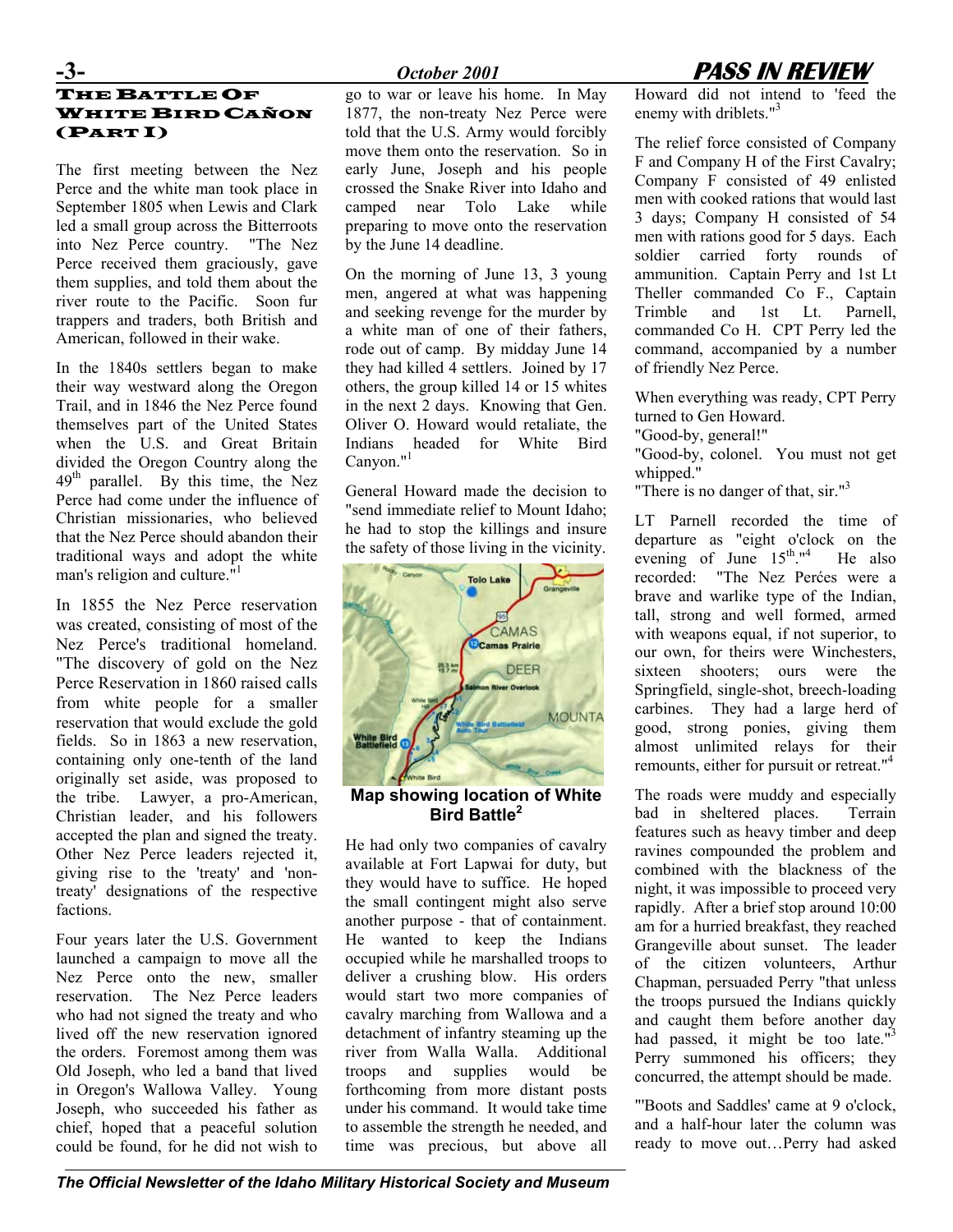# **PASS IN REVIEW** *October 2001*

Chapman to augment his force with as many volunteers as he could muster and to provide him with a guide. Chapman promised twenty-five or thirty men but later showed up with eleven, including himself."3

Somewhere between midnight and 1:00 am, the command reached the head of White Bird Cañon. Perry gave the word to dismount and keep awake. "He also issued an order prohibiting fires and smoking. The men were starting on their second night without sleep and many of them dozed off."<sup>3</sup>

Sgt McCarthy {1st Sgt Troop H} made continual rounds to rouse the sleeping. He also noted in his journal that the horses were also tired and many lay down next to their masters. "Forgetting himself, one of the men struck a match to light his pipe." $3$  McCarthy's journal recorded that "it did not come from any of our people for there are imperative orders about lighting matches."5 Almost immediately, a coyote howl was heard. Several individuals noted the sound 'was not quite natural'<sup>5</sup> and it was assumed that the sound came from an Indian signaling their approach.

When dawn broke at around 4:00 am Sunday morning, June  $17<sup>th</sup>$ , Perry gave the order to mount. While moving toward the cañon proper, he set up an advance guard with scouts. When they neared the Indian Camp, an Indian peace party approached the command but "without a moment's hesitation Chapman opened fire."<sup>3</sup> Chapman fired twice, the Indians retreated and Trumpeter Jones began to blow the call to battle which would bring the main force forward. Before Jones could finish, a bullet jarred him from the saddle.

Many Indians were on foot and some of the troops felt at a disadvantage and dismounted. The volunteers moved forward but when the Indians returned fire, many "turned tail and fled."<sup>3</sup> Turning to Trumpeter Daly to give the order to charge, Perry learned the man had lost his trumpet. Perry could see the Nez Perce advancing below him.

Sizing up the situation, he perceived that the ridge he held was the most defensible position in the vicinity and he would make his sand on the ridge. The Indians began to move around Co H's flank and Trimble detailed McCarthy and six men to hold a rocky point that commanded the ravine and the west half of the ridge.

"Perry was desperately in need of means of projecting his commands."<sup>3</sup> Battle noise, dust & smoke made communication nearly impossible. Perry was quoted as saying, "a cavalry command on a battlefield without a trumpet is like a ship at sea without a helm. $13$  Soon 2 volunteers were wounded and at the same time, "the



### **This photo, taken in 1916, shows White Bird's rugged terrain.6**

regulars on the left of the line began to move back in response to the telling fire delivered by the warriors on the point. Seeing the soldiers withdrawing, the volunteers hastily galloped to the rear…Perry was too far away to order a charge to retake the hill." $3$ 

"He ordered the word passed from man to man to move slowly to the right and rear…A few of the men were having difficulty managing their horses, which were bucking and kicking in cadence with each volley." $3$  To further complicate things, the last trumpet had also been lost.

"After the volunteers fled from the knoll, some of the warriors moved round the end of the line and fired into the company from a position in the rear…suddenly the skirmishers on the left saw the right of the line begin to pull back and move up the ridge to the west to join Co. H. Word had not yet reached them of the tactics being employed by Perry, and they interpreted the movement as a signal for a full-scale retreat."<sup>3</sup>

"Scurrying down the banks of the hollow, terror-stricken soldiers swung into the saddle and galloped to the rear - some of them leaving their weapons behind in their haste." As they fled, "the men on the right panicked and in a short time most of the company joined in the unceremonious retreat."<sup>3</sup>

To further compound the situation, "the Indians had driven a large herd of loose ponies through our line, and scattered in among the ponies were some sixty or seventy warriors who immediately attacked us in the rear, demoralizing the troop, many of whom were recruits,…it became utterly impossible to control them."<sup>4</sup>



- PP Peace Party fired upon
- R Ravine dividing battle ridge
- UDR Upper diagonal
- V Volunteers<br>VF Volunteers'
- Volunteers' foray (heavy arrow)

Meanwhile, McCarthy reached the point. "An exchange of shots followed,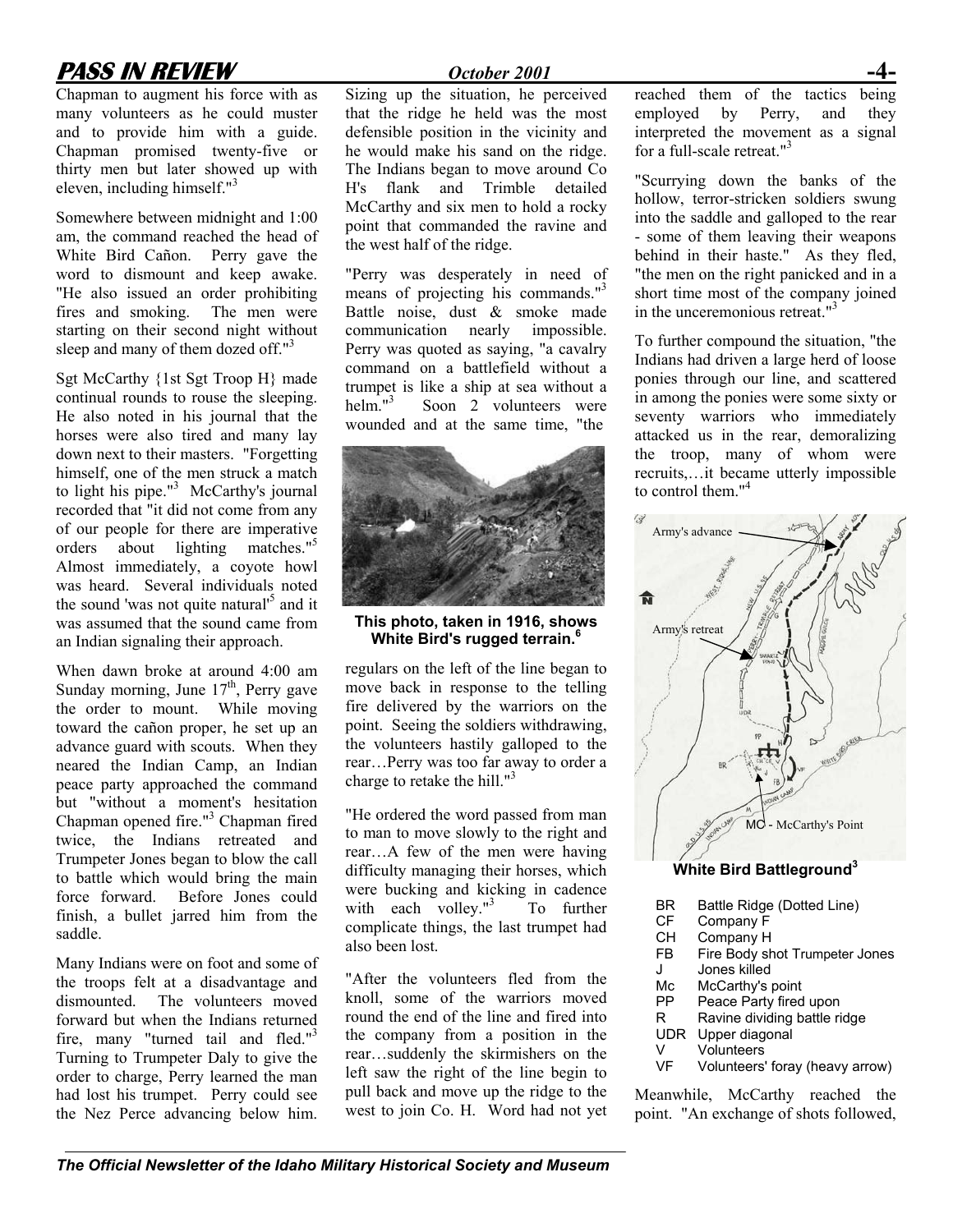### **-5-** *October 2001* **PASS IN REVIEW**

apparently with little effect on either side. Presently he observed the right of the line begin to swing near him, and a few men of Company F reached the point and took a position on his left. A few minutes later he heard a voice summon him to the rear." $3$  "Word was passed to us to mount and join the line for a charge, but before we all got back the order was countermanded and we again advanced to the bluffs, dismounted and opened fire wherever we could see Indians."<sup>5</sup>

(Trimble concluded that the best place to defend given the present circumstances was the bluff held by McCarthy and Perry concurred. When Trimble encountered McCarthy returning he ordered him back to the point.)

"The main body of troops, however, did not reach the bluff or apparently even come close to it. The men became scattered in the charge and the column disintegrated. For the second time, the cavalrymen turned to the rear in hasty retreat."<sup>3</sup> McCarthy had succeeded in reaching the bluff but the Indians soon had them cut off. A call to retreat came a second time and McCarthy ordered a rapid withdrawal and they made a "quick run over the boulders through a hail of bullets."<sup>5</sup>

When he reached Parnell, "Parnell begging me to hold them said he would ride to the rear, overtake the fugitives and 'bring me help.' Here again, the most desperate part of the business fell to my share. For a few minutes I managed to hold them…I scolded, swore and abjured the men to deploy and make a stand if for no other reason than to breathe themselves…they are paralyzed with fear or exhausted with fatigue or loss of blood and are killed unresistingly before our eyes…no help appeared…*Up to this time I didn't begin to realize that there was a disaster.* 

My horse was wounded. It was time to get me back before he gave out. Harry's gait does not improve so I dismount, turn him loose and take it afoot and get over the ground quite lively, for I am now thoroughly scared. A half mile dismounted and I am almost exhausted. I overtake a man of my Company (Fowler) took me on behind."<sup>5</sup>

"After a bullet wounded Fowler's horse, McCarthy rode double with Cpl. Michael Curran."3 *[Note, McCarthy's Journal records the loss of his two horses but makes no mention of riding double with Curran]* "a friendly Indian catched a loose horse but I was so exhausted that they had to help me on…in a few minutes we overtook a party of our own men with Colonel Parnell. I reported the result of my attempt."5 Parnell responded: "I could not help you Sergeant you see how everything is going.<sup>"5</sup> "The Indians…are getting bolder and are closing in around us."

"I am again unfortunately the last file we have been riding in a column of files, a shot from the Indians following up the road disables my  $2<sup>nd</sup>$  horse and he stops in the road. I dismount and try to run up the road but I am so exhausted from previous effort that when I try to run up the very steep incline I fall on my face several times.

situation and when within almost fifty yards give me a volley. The bullets striking the bank about the height of my knees. I cannot go any further, so turning partly towards them I staggered to the side of the road my foot slipped and I fell all abroad by the side of the road. My fall must have deceived the Indians into the idea that they had killed me in the last volley for …the whole party passed me at a gallop in the pursuit and so as far as I am concerned the battle of White Bird was over."5 (*End of Part I*)



**White Bird Today<sup>2</sup>**

*Editors Note:* The White Bird battlefield is 15 miles south of Grangeville and approximately .5 miles from the town of White Bird Idaho. The Visitors Center in Spalding has a pamphlet detailing a selfguided tour of the White Bird Battlefield.

### IDAHO FILE INTO HISTORY



### **Michael McCarthy3**

*Rank and organization:* First Sergeant Troop H, 1<sup>st</sup> US Cavalry

*Date and Place of Birth:* St. John's, The Indians on the road see my Newfoundland, Canada, 19 April 1845. *Entered Service at:*New York, NY. *Battle or Place of Action:* White Bird Canyon, Idaho.

> *Date of Issue:* 20 November 1897. *Citation:* Was detailed with six men to hold a commanding position and held it with great gallantry until the troops fell back. He then fought his way through the Indians, rejoined a portion of his command, and continued the fight in retreat. He had two horses shot from under him and was captured, but escaped and reported for duty after three days' hiding and wandering in the mountains. End of Citation 10

> "Michael McCarthy was the first sergeant of Company H. Born in St. John's, Newfoundland, he was thirtytwo years old. He had apparently enlisted in the Army shortly after the close of the Civil War." *[According to the Washington National Guard, he enlisted in the First Cavalry on 3*

*The Official Newsletter of the Idaho Military Historical Society and Museum*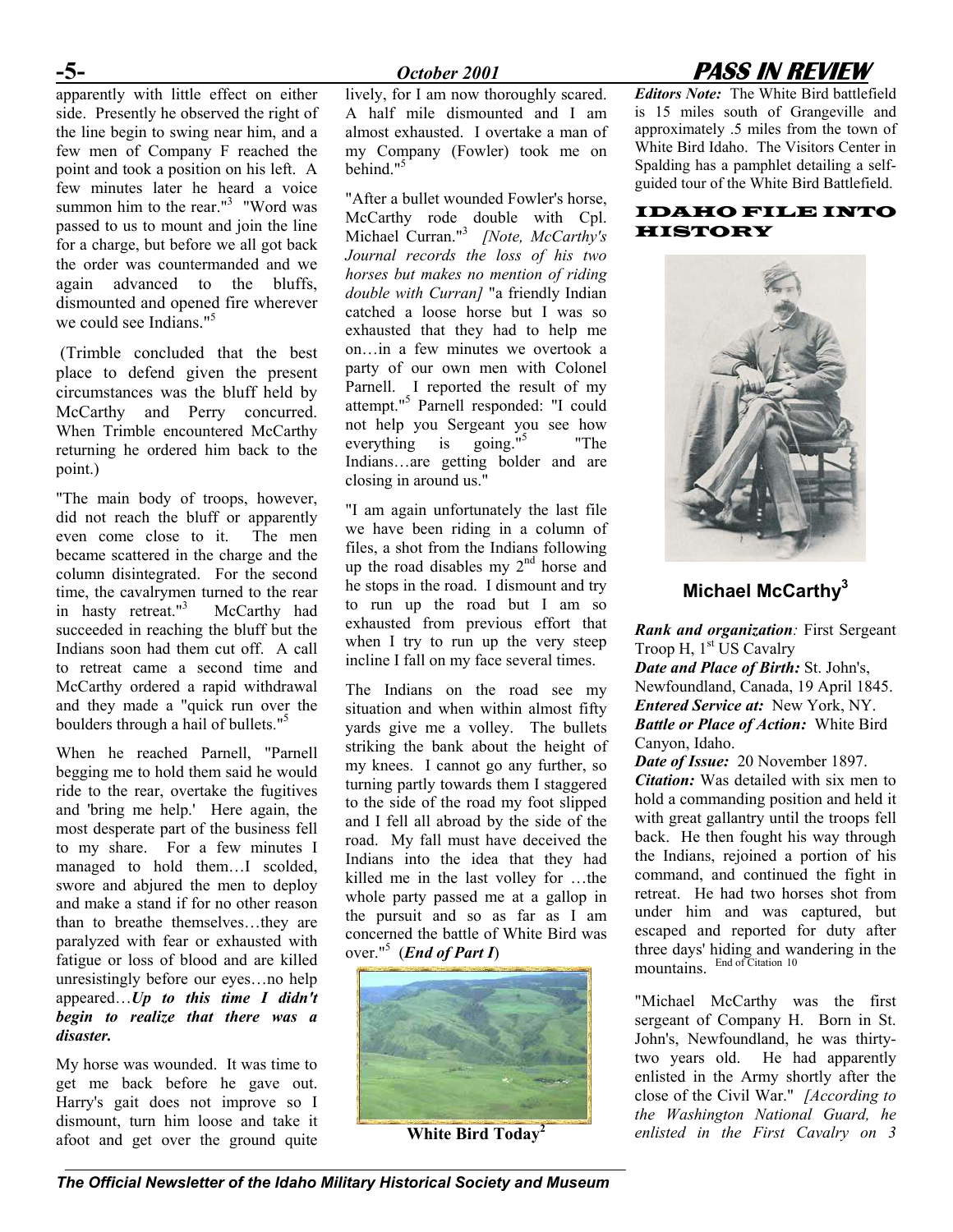the Mexican border and had fought in the Modoc War, where he had participated in the capture of Captain Jack. Before entering the Army, McCarthy had been a printer. He was five feet seven inches in height. He had reddish brown hair, brown eyes, and a ruddy complexion."<sup>3</sup>

We also know that for a time he went by the name of Augustus Howard.<sup>7</sup> McCarthy kept a detailed journal. Excerpts from it comprise part of his story and that of White Bird Cañon.

June  $17^{\text{th}}$  <sup>-</sup> "After falling I lay still a few minutes as much to rest myself as fear, for of attracting attention for my legs from the knees downward were so tired that even when I did move I had to trail them after me and draw myself along on my hands."

He slowly crawled into a small creek and lay there for "about fifteen minutes allowing the water to flow over my legs and employing the time planning an escape. It was rather a difficult thing to attempt to leave the creek for the hills were steep and bare upon both sides and there was no doubt of there being Indians about." "Not daring to leave the creek I retraced by steps, if crawling back again could be called retracing my steps. I succeeded in getting a short distance above where I had fallen, crawling over a bare spot and into a clump of rosebushes when I hear the patter of a pony's hoofs on the road above me. Two warriors returning from the pursuit…It didn't seem possible that they could avoid seeing me, but they did not."

"A squaw also mounted came galloping down the road, another following. The first calling the young warriors back and using the Chinook she told them there was a soldier in the bushes, and she pointed to where I fell about 75 or one hundred yards below. She described me quite accurately not even forgetting my stripes and chevrons. She had evidently seen me when I fell in, and was watching my hiding place,

but I had crawled away from the spot she watched it seems unobserved by her. I had also already taken off my coat and hat fearing the color would betray me and believing that my gray shirt would harmonize more with the color of the rocks."

"I crouched down closer in the channel and managed to conceal the lower part of my body, my head in the thickest part of the brush and my right hand resting on a rock with pistol cocked, determined to have a shot if discovered." He goes on to say that the two warriors fired shots into the bushes where he had fallen and then rode off. The two squaws however continued searching now joined by an old man. They passed so close to him that he recorded, "I could look into their faces …and I could if I so wished grasp the muzzle of the old smoothbore musket that the old reprobate carried."

He lay motionless, holding his breath. He could see the whites of their eyes but they did not see him. Eventually they left but one of the squaws returned to continue the search. He had now been in the creek close to an hour. He decided to "take up the steep hill behind me and if necessary fight for my life." Fearing that his long heavy boots would impede his movements, he took them off and slowly, quietly, cautiously, crept away. He records that with all the dust, excitement, and darkness, he had not taken much notice to the direction of travel while heading to White Bird. Now, his only guide was Mount Idaho. "Over the stone and shingle on which I was traveling my pace was dreadfully slow by reason of my barefeet, and once I came near treading on a rattlesnake, halting I took off my drawers tore the legs apart and binding a leg around each foot, I drew the now footless stockings over them to keep them in place. This was better, but the stones still hurt. About midnight I reached Rocky Canon, near the Camp the Indians left when they broke out."

He also records that exhaustion and lack of food compounded his situation.

**PASS IN REVIEW**<br>
November 1865<sup>9</sup>]. He had seen duty on but I had crawled away from the spot The first record he made of obtaining The first record he made of obtaining food was "about noon I commenced to climb to the top. I found some wild berries on my way up. It took me nearly three hours to get to the top, I had to rest every few yards and also to make considerable detours to take advantage of cover, for I was yet only a few miles from the woods I left the day before."

> By now the wrappings on his feet were worn through and he was "a mass of bruises from tumbling and rolling, and the other modes of progression I had to adopt in leaving White Bird and crossing Rocky Canon, singing snatches of all the son*[g]*s I could remember to keep up my courage." Later that day he made the disconcerting realization that he was not traveling towards Mount Idaho but was in fact traveling towards Craigs Mountain. He debated whether to continue on to Cottonwood where he knew of a ranch or to head back to Grangeville and try and locate the rest of his unit. He knew of another ranch which he concluded he had passed the night before, which was directly behind him and much closer.

"About 3'oclock in the morning I reached the ranch, crawling into a field of young wheat I lay down and commenced eating it tops and all. The ears were just beginning to form. This feast of green wheat was very grateful to my empty stomach and I felt better for it. Some wheat straw was stacked in the field. Into this I crawled, burying myself in the straw and I slept about two hours."

Upon awakening, he made his way into the ranch house and found it abandoned with signs that its occupants had left in a great hurry. He found a pair of miners' rubber boots and an old pair of stockings which he put on. He also found about a pound of baked mutton which he also commandeered. Fearing that there may still be Indians in the area, he left the house and using what camouflage nature provided such as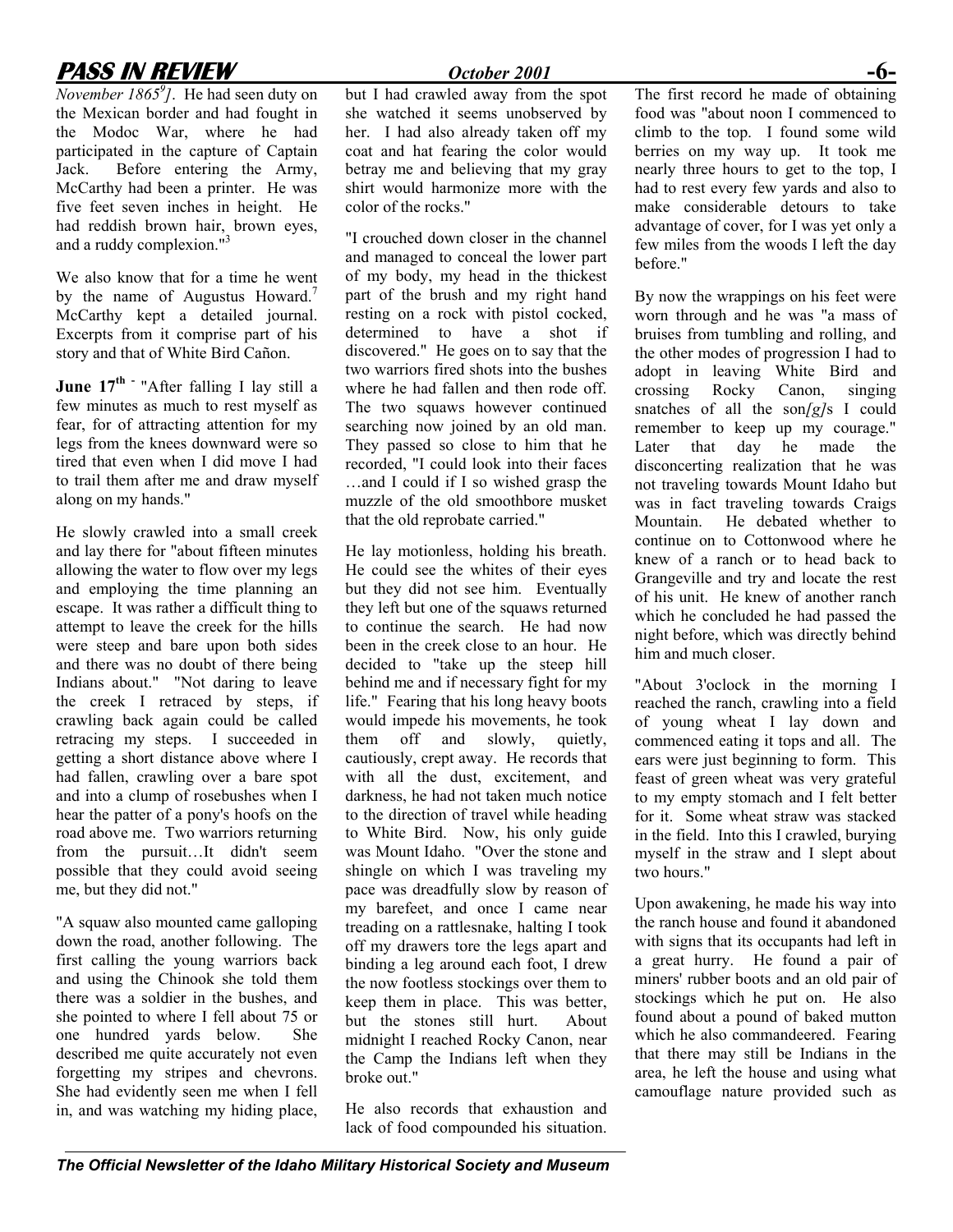bushes, fences and wheat fields, made his way towards Grangeville.

When he was approximately 5 miles from Grangeville, he noticed "suspicious movements among some cattle" and he took cover in a field. After about a half-hour, he moved towards a small rise. He again heard the sound of people shouting and again took cover, this time in a dry ditch where he was able to hide by covering himself with straw. Shortly thereafter he heard the sound of wagon wheels and knew the sounds he had heard were from white people.

"I came out of my entrenchment and ran towards them, shouting and waiving my pocket handkerchief. A mounted man came to meet me and shook hands. When I told him I was the First Sergeant of Co. H he was surprised and said 'all the men said you were killed, several said they saw the Indians killing you,' and more to that effect. I said 'I am not dead just yet, but I am terribly hungry.' He made me mount his horse and we went towards Grangeville."

"My advent was quite a sensation. I had to do considerable shaking hands and answer innumerable questions. Everybody was wonderfully surprised, so certain appeared my death, and I was examined all over for wounds, but nothing worse than a scratched face, and sore feet was discernible. Somebody gave me some canned oysters, I ate them and I would be ashamed to record the amount of meat and bread, but it was enormous, and I turned into Sergeant Baird's bed and went to sleep. Orders were given that I was not to be disturbed and I slept until afternoon, and woke almost as well as ever. My constitution had *[endured]* the great strain upon it wonderfully well.<sup>"5</sup> His journal records that on June  $20<sup>th</sup>$ , he went to Mount Idaho and was given a "pair of boots, a hat and a pair of gloves" by the storekeeper Mr. Rudolph, as a gift. *[The book Forlorn Hope records that the storekeeper had second thoughts about his gift and after the war had ended, Rudolph presented McCarthy with a bill for the items."* 3 *]* 

After his close call at White Bird, McCarthy resumed his military career and recorded the June  $30<sup>th</sup>$  arrival of McConville and his Lewiston Vols. as well as details about the battle of Clearwater but that is a story for a future newsletter.

After White Bird, "Michael McCarthy became the Quartermaster Sergeant of the  $1<sup>st</sup>$  Cavalry on June 10, 1878. He completed his military service in the Regular Army on May 14, 1879."3



### **Michael McCarthy8** "Following the

Nez Perce war he did not reenlist and was discharged at Walla Walla

where he settled. He served with Capt. Painter's Militia company in the Bannock campaign and was very prominent in the early organization of the Washington Territorial Militia in the Walla Walla area. He was elected First Lieut. Of Company A, Walla Walla Artillery, Washington Territorial Militia on 18 May 1881 and to Captain in the same company on 1 Aug. 1881.

In 1884 the designation of the Company was changed to Company A, Washington National Guard and he was re-elected Captain on 20 May 1884. On March 28, 1885 he was appointed Assistant Adjutant General with the rank of Captain and was promoted to Lieutenant Colonel on March 5, 1887, continuing his assignment as Assistant Adjutant General.

In a reorganization in 1888 he resigned to accept an appointment as Captain of Company  $A$ ,  $2<sup>nd</sup>$  Regiment of the Washington National Guard, serving continuously until he was again appointed Lieut. Col. of the  $2<sup>nd</sup>$ Regiment on 27 April 1891. On 22 December 1897 he was appointed Colonel and Quartermaster General of the Washington National Guard in which position he served until he was reappointed in the same grade to serve

# **-7-** *October 2001* **PASS IN REVIEW**

as Chief of Engineers, NGW. retired on 16 October 1905."<sup>9</sup>

The army closed Fort Lapwai in 1885 but continued funding for the cemetery. In 1890 the army ordered the disinterment of those killed at White Bird and they were reinterned at Walla Walla Washington. When McCarthy learned of this, he launched a fundraising campaign to build a monument to them in the Walla Walla Cemetery. When the funds fell short of the needed amount, McCarthy pitched in the remainder. *Forlorn Hope* recorded that it is made of Vermont marble and stands 15 feet high.<sup>3</sup>

On November 20, 1897, McCarthy received the Medal of Honor for his actions at White Bird.<sup>10</sup> History has recorded very clearly that the battle at White Bird occurred on June 17, 1877 yet his citation reads *Date of Action:* June 1876-January 1877. His journal does not records his being captured at White Bird as his citation reads; it does however record his narrow escape.

The book *Deeds of Valor* gives a very heroic detailed account of McCarthy's time on the bluff and contains the following quote: "He seemed to know of no danger and fought like a lion."<sup>8</sup> McCarthy referred to it as a "glowing account."<sup>3</sup>

Col McCarthy died on January 15, 1914 and is buried at the Mountain View Cemetery in Walla Walla, Washington in Block P, Lot 18, Grave  $5^{11}$ 

*Editors Note:* A special thank you to Mr. Robert Applegate of the National Park Service in Spalding Idaho and to Mr. David Olling of the Washington National Guard State Historical Society for their assistance with this story.

### A HERO'S WELCOME

Major Ed W. Freeman, the nations most recent Medal of Honor Recipient **and an Idahoan,** returned home to a hero's welcome at the Boise Air Terminal.